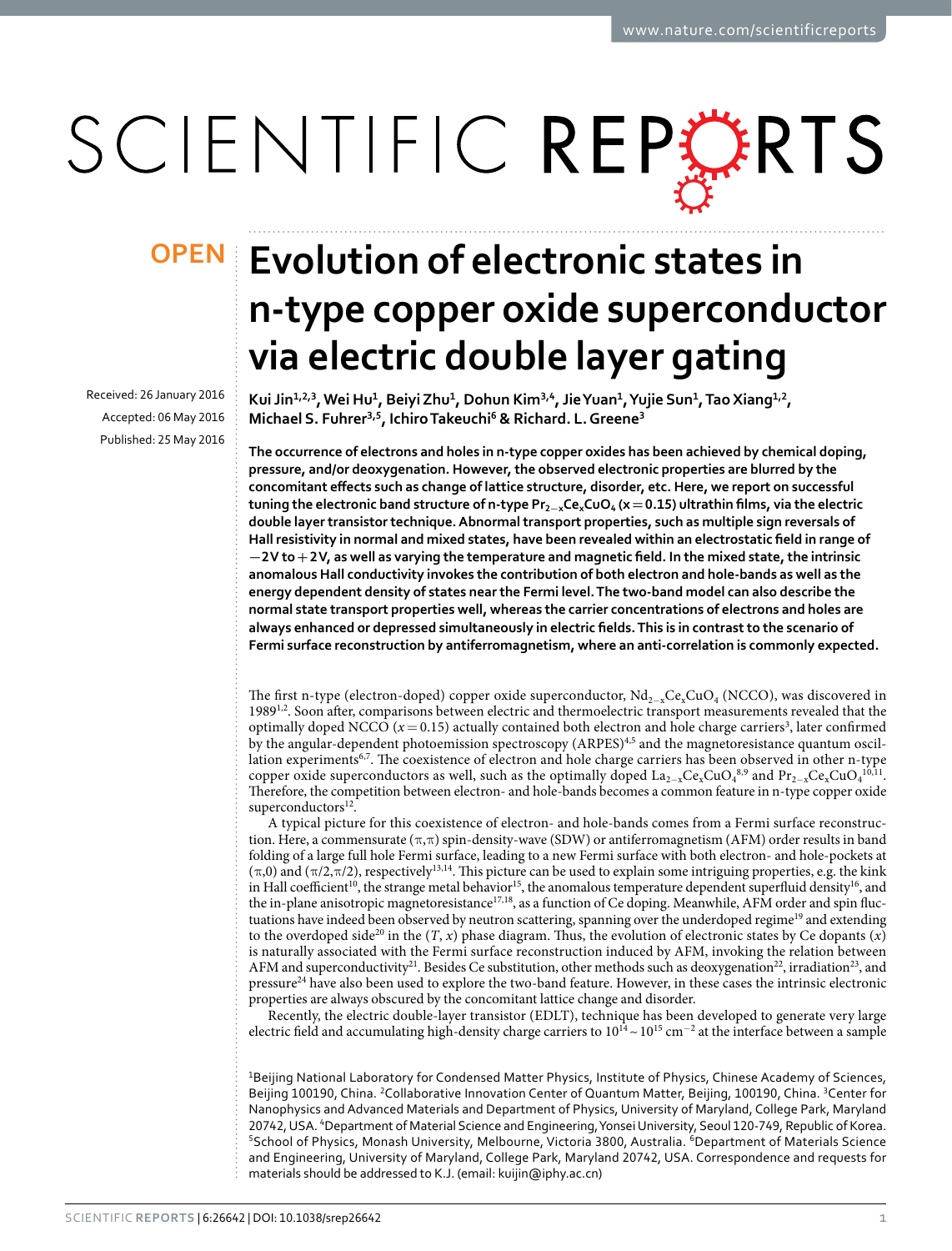

<span id="page-1-0"></span>**Figure 1. Electric double-layer transistor (EDLT) and resistivity.** (**a**) Schematic of gate configuration for charge transfer doping with DEME-TFSI ionic liquid electrolyte. Pt wire is used as gate electrode. (**b**) Temperature dependent resistivity of optimal doping Pr<sub>2−x</sub>Ce<sub>x</sub>CuO<sub>4</sub> (*x* = 0.15) ultrathin film. The resistivity of the normal state is enhanced in  $-2V$  and reduced in  $+2V$ . The  $\rho$ -T curves are enlarged near the transition temperature  $T_c$  in the lower inset.  $T_c$  is almost unaffected by electrostatic field, and the onset  $T_c = 20$  K, which is comparable to the value of bulk. The transition width is broader than thicker film as usual in ultrathin film. At 210K, the ionic liquid used is in liquid state and the gate voltage applied can be continuously changed. The upper inset shows the gate voltage dependent resistivity before (blue) and after (pink) the gating experiment. Both curves are reversible and overlap with each other, which excludes an electrochemical reaction as the source of the change of electronic states in this work.

and an ionic liquid<sup>[25](#page-5-16)</sup>. The EDLTs can tune electronic band structures of various materials. Namely, a gate voltage of several volts can realize the same effect as application of hundreds of volts in traditional solid gated MOSFETs, which is prohibitive in reality due to the gate leakage current in solid-state dielectrics. A series of remarkable experiments have been carried out on materials such as  $La_{2-x}Sr_xCuO_4^{26}$ ,  $YBa_2Cu_3O_{7-\delta}^{77,28}$  $YBa_2Cu_3O_{7-\delta}^{77,28}$  $YBa_2Cu_3O_{7-\delta}^{77,28}$ ,  $ZrNCl^{29}$  $ZrNCl^{29}$  $ZrNCl^{29}$ ,  $SrTiO_3^{30}$  $SrTiO_3^{30}$  $SrTiO_3^{30}$ , and KTa $O_3$ <sup>31</sup>, where electrostatic modulation of carriers was used to demonstrate turning superconductivity on/off. Moreover, electrostatic gating using EDLT has been effective in probing emergent electronic phases and mapping comprehensive electronic phase diagrams<sup>26[,27](#page-5-18)</sup>.

In this paper, we exploit EDLT to uncover the interrelationship between electron- and hole-bands in an *n*-type copper oxide superconductor. We study Pr2<sup>−</sup>*x*Ce*x*CuO4 (*x*= 0.15) ultrathin films under electrostatically doping via ionic liquid. In the mixed state, an abnormal temperature- and field-dependent Hall resistivity is observed, which is remarkably suppressed in a positive electrostatic field. Meanwhile, the pristine positive Hall signal is reversed in the normal state. The rich Hall information in the mixed state invokes a consideration of energy dispersion near the Fermi surface, as well as the two-band feature. However, in the normal state, though the two-band model can account for both longitudinal resistivity  $(\rho_{xx})$  and Hall resistivity  $(\rho_{xy})$ , the charge carrier concentrations of electrons and holes are always simultaneously increased/decreased in positive/negative electrostatic field, in contrast to the commonly expected anti-correlation between them, where the Fermi surface reconstruction results in reduced holes but enhanced electrons. Our results suggest that a dramatic change of electronic states arises within the regime of AFM or SDW. We therefore propose that effective Coulomb repulsion must play an important role in the evolution of electronic states in this system.

The Pr<sub>2−*x*</sub>Ce<sub>*x*</sub>CuO<sub>4</sub> (PCCO, *x* = 0.15) ultrathin films were fabricated on (00*l*)-oriented SrTiO<sub>3</sub> (STO) substrates by a pulsed laser deposition technique<sup>[10](#page-5-1)</sup>. The optimized PCCO sample (~7 unit cells, see Supplementary Note for discussion on effective thickness) starts to show superconductivity at 20 K, comparable to the bulk  $T_c$ . The transi-tion width is broader than thicker films as is usually the case<sup>[26](#page-5-17),[27](#page-5-18)</sup>. After patterning into a standard Hall bar for  $\rho_{xx}$ and *ρxy* measurements as illustrated in [Fig. 1a](#page-1-0), we chose DEME-TFSI as the ionic-liquid dielectric (IL) to guarantee the best tunability. The gate voltage  $V_g$  is applied above the melting point of the IL (180 K for DEME-TFSI). The threshold voltage for electrochemical reaction (beyond which the resistance changed irreversibly) was found to be ~2.5 V for PCCO/DEME-TFSI; for the data reported below  $|V_g| \le 2V$  and the resistivity was reproducible on cooling and re-warming to >180K. The electric transport data were then taken by sweeping the magnetic field at a fixed temperature *T*, so that the Hall signal could be precisely determined<sup>[32](#page-5-23)</sup>. The measurements of  $\rho_{xx}$  and  $\rho_{xy}$ were carried out at designated temperatures, 20, 15, and 10K, corresponding to onset, zero resistance, and below  $T_c$ , respectively. We claim that all the experimental results can be repeated.

[Figure 1b](#page-1-0) shows temperature dependent resistivity  $\rho_{xx}$  (*T*) at zero magnetic field with  $V_g$  equal to −2, 0,  $+2$  V. The resistivity is apparently tuned with the  $T_c$  almost unaffected as shown in the lower inset. Compared to the value at 0 V, the resistivity is enhanced for *V*<sub>g</sub> = −2 V and reduced for *V*<sub>g</sub> = + 2 V. Once the measurement in electrostatic fields was done, the resistivity was rechecked by sweeping the electric field above the melting point of DEME-TFSI. As demonstrated in the upper inset of [Fig. 1b,](#page-1-0) the *ρxx* curve at 210K after the gating experiments is reversible against the applied bias voltage, and overlap with the pristine data, which excludes an electrochemical reaction as the source of the change of electronic states in the present work.

Although the  $T_c$  remains the same, there is a dramatic change in  $\rho_{xy}$  at low temperatures, as tuned by the elec-trostatic field. In [Fig. 2](#page-2-0),  $\rho_{xx}$  and  $\rho_{xy}$  are displayed as *T* (10, 15, and 20 K), *B* (−9 to 9 T), and  $V_g$  (−2, 0, +2 V). For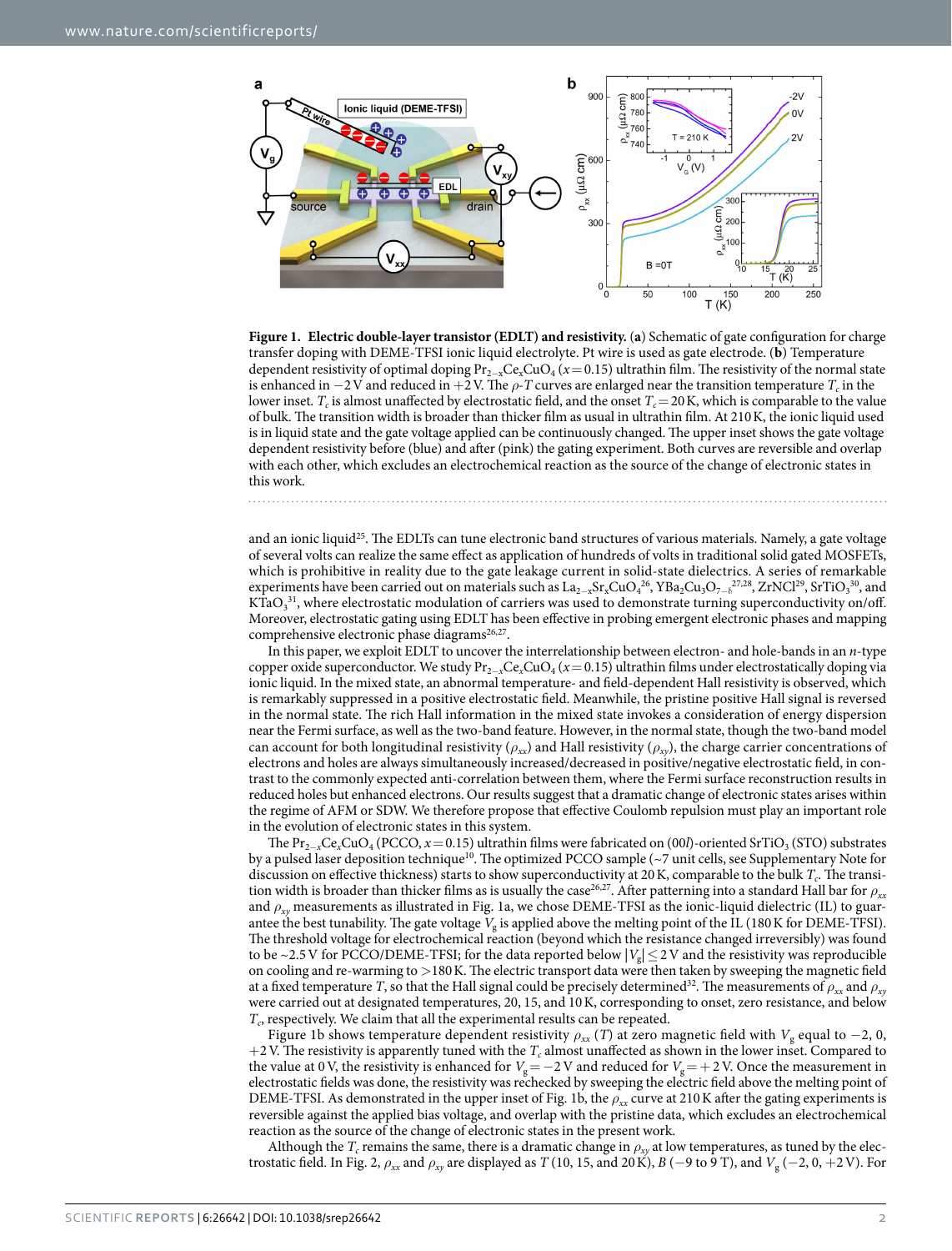

<span id="page-2-0"></span>**Figure 2.** Temperature, magnetic field, and electrostatic field dependent  $\rho_{xx}$  and  $\rho_{xy}$  with  $B \perp ab$ -plane. (**a,c,e**) Magnetic field dependent resistivity in −2, 0, +2V and at 10, 15, 20K, respectively. The resistivity of the normal state is reduced from −2 to +2V. (**b,d,f**) Magnetic field dependent Hall resistivity in −2, 0, +2V and at 10, 15, 20K, respectively. In the normal state, *ρxy* is positive without gating, slightly enhanced in −2V but tuned to negative in +2V at 10K and 15K. Once in the mixed state, a huge peak in *ρxy* emerges at 0V and the sign of the peak is reversed, i.e. positive at 15K but negative at 10K. Moreover, the peak is retained in −2V, but smeared out in  $+2V$ . The red dashed lines represent fittings to  $\rho_{xx}$  and  $\rho_{xy}$  simultaneously using the two-band model.(see text).

clarity, we summarize the distinct feature of  $\rho_{xx}$  and  $\rho_{xy}$  as follows: i) after the superconductivity is suppressed by the magnetic fields of 3, 1.5 and 0.5 T for 10, 15, 20 K, respectively.  $\rho_{xx}(B)$  is reduced from  $-2$  to  $+2$  V, not surprising as extrapolated from the high temperature resistivity; ii) above the upper critical field ( $B_{c2}$ ), the normal state *ρxy* is positive without gating, which is slightly enhanced in −2V. It is tuned to negative in +2V at 10K and 15K; iii) below  $B_{c2}$ , a huge peak in  $\rho_{xy}$  is observed at 0 V once the sample enters into the mixed state. Moreover, the sign of the peak is reversed, i.e. positive at 15K but negative at 10K; iv) remarkably, the peak is retained in −2V, but smeared out in  $+2V$ .

The Hall resistivity manifests its complexity as 1) in the normal state, the sign reversal with decreasing temperature and in positive electric field, and 2) in the mixed state, the appearance of a huge peak and its sign reversal versus temperature in zero and negative electric fields, but suppressing in positive electric field. Since it has been argued that Hall conductivity is a better quantity to exhibit vortex dynamics in the mixed state<sup>33</sup>, we also plot the corresponding Hall conductivity  $\sigma_{xy}$  $\left(\equiv \frac{\rho_{xy}}{\rho_{xx}^2 + \rho_{xy}^2}\right)$  $\cdot$ *ρ*  $\mathbf{g}_{xy} \equiv \frac{\rho_{xy}}{\rho_{xx}^2 + \rho_{yy}}$  $\left(\frac{r_{xy}}{x^2 + \rho_{xy}^2}\right)$  as seen in [Fig. 3a–c.](#page-3-0) Consequently, some subtle features becomes

more discernible. For instance, the tiny peak at ~0.06 T in 0, −2V [\(Fig. 2f](#page-2-0)) becomes prominent in the *σxy*(*B*) plot ([Fig. 3c](#page-3-0)), where the  $\sigma_{xy}$  drops quickly and changes sign as the mixed state is entered.

In the mixed state, the Hall conductivity consists of two parts,  $\sigma_y^f$  from the vortex motion and  $\sigma_{xy}^n$  from the quasiparticles inside the core of the vortices. According to the time-dependent Ginzburg-Landau (TDGL) equation derived from the BCS theory, there is a simple expression for  $\sigma_{xy}^f$  near  $B_{c2}$  (ref. [34\)](#page-5-25):

$$
\sigma_{xy}^f \sim \gamma_2 (B_{c2} - B)/B \tag{1}
$$

Here,  $\gamma_2 \propto \frac{\partial N(\mu)}{\partial \mu} \bigg|_{\mu}$ ∂  $\partial^{\mu}$  =  $2 \propto \frac{\partial N(\mu)}{\partial \mu}\bigg|_{\mu=E}$ Without loss of generality, the Hall conductivity can thus be written as: , with *N*( $\mu$ ) the chemical potential dependent density of states and  $E_F$  the Fermi energy<sup>35</sup>.

$$
\sigma_{xy} = \sigma_{xy}^n + \frac{C_1}{B} + constant \tag{2}
$$

This expression does work for our experimental *σxy*(*B*) as demonstrated in [Fig. 3a–c,](#page-3-0) where the blue dashed lines are the fits (see Supplementary Information). The temperature dependent  $C<sub>1</sub>$  is plotted in [Fig. 3d](#page-3-0), which has opposite sign at  $10K$  and  $15K$  in all electrostatic fields. And, the amplitude is notably suppressed at  $+2V$ . Since the *C1* is associated with the energy derivative of the density states at the Fermi level, the abrupt change in both amplitude and sign in such a narrow temperature range implies a novel electronic state. As found by Sr dopants in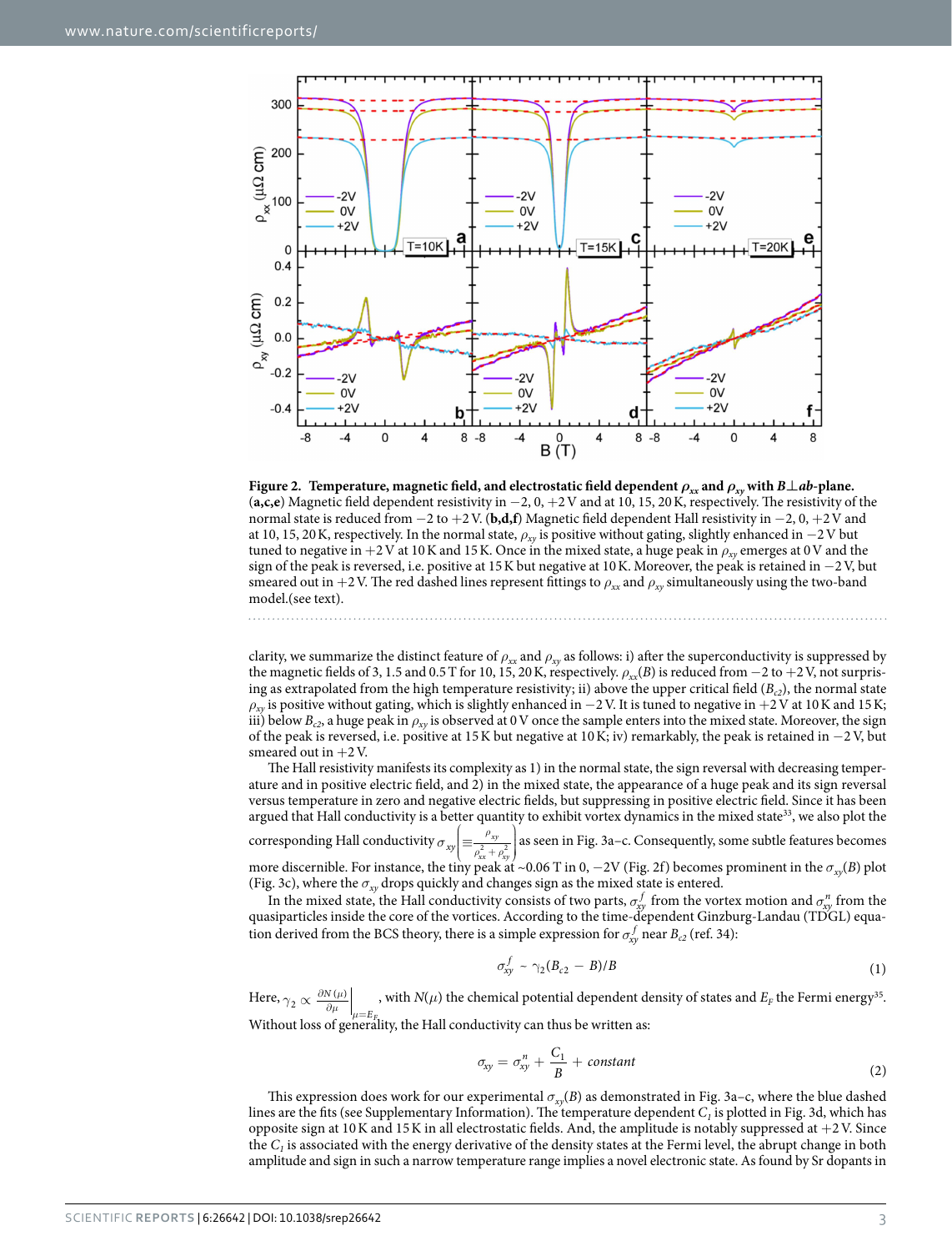

<span id="page-3-0"></span>

hole-doped La2−*x*Sr*x*CuO4, the sign reversal of *C1* is ascribed to experiencing a van Hove singularity with increasing Sr doping, resulting in a remarkable change in the density of states and affecting  $T_c$  prominently<sup>[36](#page-5-27)</sup>. In our case, such a dramatic change of  $C_1(T)$  more likely originates from the competition between two bands since the  $T_c$  of the electrostatic doped PCCO remains the same as discussed below.

A two-band model is thereby expected to capture the main characteristics of the normal-state *ρxx* and *ρxy*. For a simple two-carrier Drude model, the  $\rho_{xx}$  and  $\rho_{xy}$  are expressed as:

$$
\rho_{xx}(B) = \frac{(\sigma_h + \sigma_e) + \sigma_h \sigma_e (\sigma_h R_h^2 + \sigma_e R_e^2) B^2}{(\sigma_h + \sigma_e)^2 + \sigma_h^2 \sigma_e^2 (R_h - R_e)^2 B^2}
$$
\n(3)

$$
\rho_{xy}(B) = \frac{\sigma_h^2 R_h - \sigma_e^2 R_e - \sigma_h^2 \sigma_e^2 R_h R_e (R_h - R_e) B^2}{(\sigma_h + \sigma_e)^2 + \sigma_h^2 \sigma_e^2 (R_h - R_e)^2 B^2} \tag{4}
$$

where  $\sigma_i = \frac{n_i q^2 \tau}{|m_i^*|}$ *m i i i*  $\frac{2\tau_i}{\left|\frac{\dot{x}}{i}\right|}$  and  $R_i = \frac{1}{\left|n_i q\right|}$  $\frac{1}{|q|}$ . The *n*, *τ*, and *m*<sup>\*</sup> represent charge carrier concentration, relaxation time, and effective mass, respectively. The subscript *i*=*h* or *e* correspond to the hole or electron band. Using Eqs (3 and 4), the experimental data of  $\rho_{xx}$  and  $\rho_{xy}$  were fitted at the same time (red dashed lines in [Fig. 2](#page-2-0)) to arrive at the best self-consistent fitting parameters. As fitted by the two-band model, the carrier concentration falls in the range of 10<sup>19</sup> ~ 10<sup>20</sup> cm<sup>-3</sup>, in agreement with the values estimated from the ARPES data<sup>11</sup>. Note that using a single band model to fit the data would give an unreasonable charge carrier concentration of  $({\sim}10^{23} \text{ cm}^{-3})$ .

We find that,  $n_e$  and  $n_h$  at fixed temperatures are always simultaneously enhanced in the positive electric field and reduced in the negative electric field, which is unusual in that typically an anti-correlation between  $n_e$  and  $n_h$ is expected from any aspect of electrostatic doping or the reconstruction of Fermi surface. Intuitively, the electric field will attract one type of charge carriers but repel the other. The evolution of a large hole Fermi surface into small hole and electron pockets, caused by the reconstruction, will lead to a competition between  $n_e$  and  $n_h$  as well. Thus, the simultaneous enhancement or reduction of  $n_e$  and  $n_h$  is unexpected. Another puzzling observation is that the electrostatic doping results in a dramatic change in Hall signal whereas the  $T_c$  remains the same.

Xiang *et al.*[37](#page-5-28) have proposed that Fermi surface reconstruction by AFM or SDW is not the sole picture to account for the coexistence of electron and hole bands. In their picture, electrons and holes come from the upper Hubbard band and the Zhang-Rice singlet band (via hybridization among Cu 3*d* and O 2*p* orbits), respectively. In this picture, the effective Coulomb repulsion U, from either the on-site Coulomb repulsion or between Cu 3d and O 2p bands can drop with chemical doping or electrostatic doping due to the Cu-O Coulomb repulsion and weakening on-site Coulomb interaction. For the parent compound  $(x=0)$  the effective *U* separates the electron and hole bands. *U* decreases with increasing doping, so the first appearance of the electron band (i.e., crossing the Fermi surface) will gradually pull up the hole band, resulting in the coexistence of electron and hole pockets on the Fermi surface. In this case, the tuning of *U* by electrostatic doping accounts for the unexpected correlation between  $n_e$  and  $n_h$  (see the illustration of band evolution in [Fig. 4d\)](#page-4-8). In n-type cuprates, it is known that  $T_c$  is not solely determined by carrier concentration of either electron- or hole-band, but more sensitive to the balance between these two bands. For instance, the system goes to over-doped regime if  $n_h \gg n_e$ , or to under-doped regime if  $n_h \ll n_e$ . The optimally doped samples have been confirmed to be a compensated metal. In this work, the calculated conductivities, mean free paths, and effective masses of electrons and holes are almost equal in values as seen in [Fig. 4a–c](#page-4-8), a small tuning tips the balance between the electron and hole bands and results in the sign reversal. However, the absolute values of the quantities for each band are not apparently changed. Since the balance between electron and hole pockets is the key factor to achieve the extremely large magnetoresistance observed in potential type II Weyl semimetal WTe<sub>2</sub><sup>[38](#page-5-29),[39](#page-5-30)</sup>, we can attribute the electrostatic field independent  $T_c$  to the nearly unchanged balance between electron and hole pockets.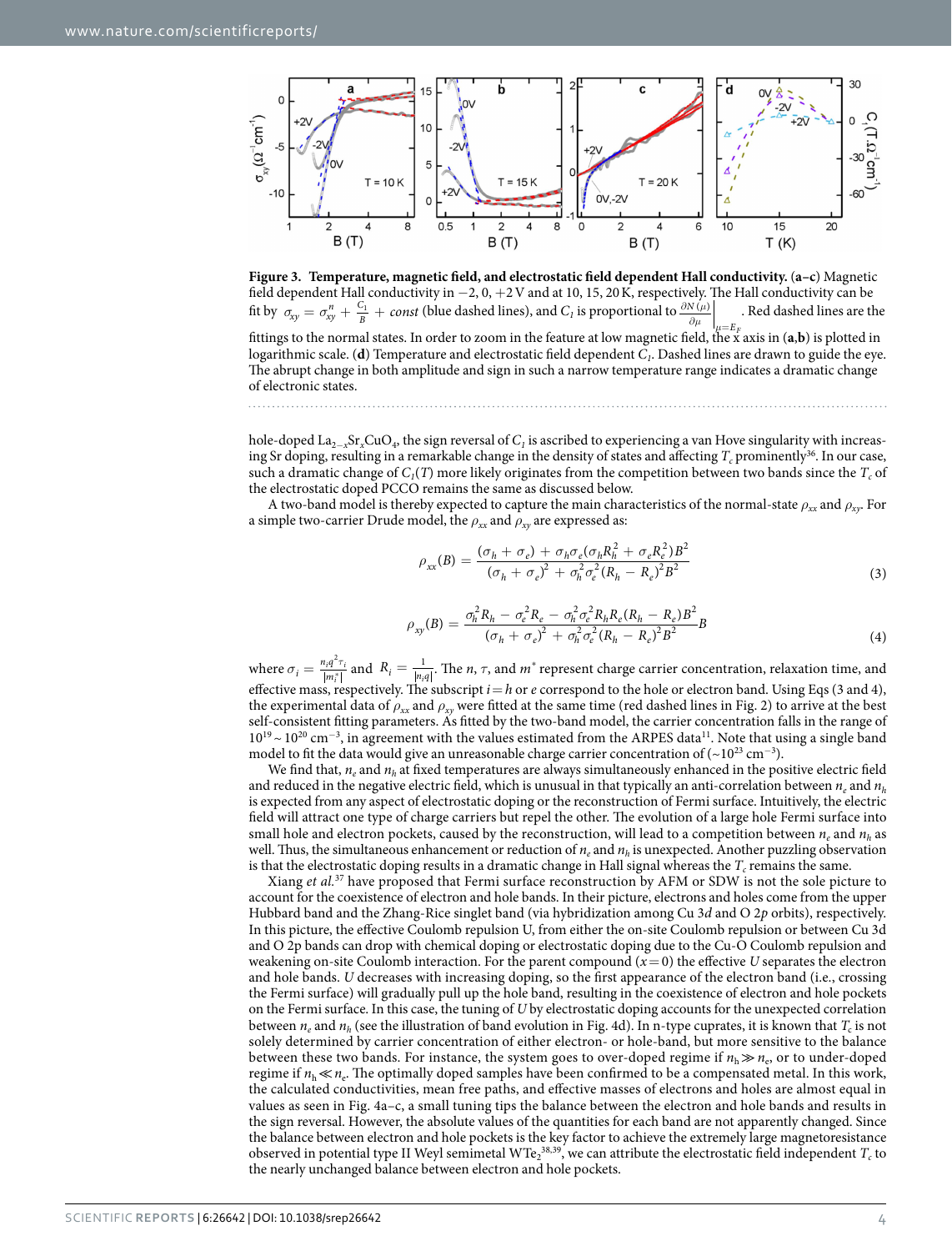

<span id="page-4-8"></span>**Figure 4. Fitting quantities and schematic diagram.** (**a–c**) Relative conductivities, mean free paths, and effective masses of holes to electrons, respectively. The values of these quantities only slightly deviate from unity with varying temperature and electrostatic field. **(d)** SDW boundary (dashed line) is taken from ref. [17](#page-5-8), where the Fermi surface reconstruction happens at  $x_{FS}$  ~ 0.16. The inset shows the temperature and electrostatic dependent carrier concentrations. The carrier concentrations of electrons and holes are always enhanced or depressed simultaneously in +2V, or −2V respectively. The tuning of electronic state stays within the range of the AFM or SDW phase, so here we put the inset inside the SDW phase.

We now turn to the origin of the huge peak in  $\rho_{xy}(B)$ , at  $V_g = -2V$  and 0V and  $T = 10K$  and 15K. Our reversible electrostatic tuning is not expected to introduce considerable additional pinning centers, thus, we rule out a pinning change as the primary cause<sup>40</sup>. The cutoff of the mean free path  $(l)$  by the vortex core can also possibly induce an abrupt change in  $\rho_{xy}$ , whereas this requires a clear difference between  $l_e$  and  $l_h$ , which is also not the case (see [Fig. 4a](#page-4-8)). Considering the vortex motion analog to that in superfluid <sup>4</sup>He, Hagen et al.<sup>41</sup> have obtained:

$$
v_p \propto \left(\frac{h\rho_s}{m^*} - \eta'\right) \tag{5}
$$

where **v**<sub>p</sub> is the flux-line velocity parallel to the applied transport current,  $\rho_s$  is the superfluid density, and  $\eta'$  is the viscosity factor of flux line in the normal direction. The **v**<sub>p</sub> can generate a transverse electric field given by Faraday's law:

$$
\mathbf{E} = -\frac{\mathbf{v}_{\rm p} \times \mathbf{B}}{c} \tag{6}
$$

In this framework, the appearance of the huge peak in −2V, 0V could be linked to the sudden increase of the superfluid density upon entering into the mixed state, but the suppression of the peak in  $+2V$  remains a mystery, subject to further research.

In conclusion, we have succeeded in tuning optimally doped PCCO  $(x=0.15)$  ultrathin films via EDLT and observed a complex Hall signal as a function temperature, magnetic field, as well as electric field. In the mixed state, the dramatic change of Hall conductivity invokes the presence of two-type carriers. In the normal state, although the two-band model can fit the resistivity and the Hall resistivity well at the same time, the simultaneous enhancement or reduction of electrons and holes indicates the tuning of electronic state stays within the range of the AFM or SDW phase. The  $T_c$  remains constant with electrostatic doping yet a dramatic change in electronic state has been observed. To reconcile these observations, we therefore suggest that the Coulomb repulsion, tunable in the electrostatic field, is playing an important role.

#### **References**

- <span id="page-4-0"></span>1. Tokura, Y. *et al.* A superconducting copper oxide compound with electrons as the charge carriers. *Natrue* **337,** 345 (1989).
- <span id="page-4-1"></span>2. Takagi, H. et al. Superconductivity produced by electron doping in CuO<sub>2</sub>-layered compounds. *Phys. Rev. Lett.* **62,** 1197 (1989).
- <span id="page-4-2"></span>3. Jiang, W. *et al.* Anomalous transport properties in superconducting Nd<sub>1.85</sub>Ce<sub>0.15</sub>CuO<sub>4</sub>. *Phys. Rev. Lett.* **73,** 1291 (1994).
- <span id="page-4-3"></span>4. Armitage, N. P. *et al.* Doping dependence of an n-type cuprate superconductor investigated by angle-resolved photoemission spectroscopy. *Phys. Rev. Lett.* **88,** 257001 (2002).
- <span id="page-4-4"></span>5. Matsui, H. *et al.* Evolution of the pseudogap across the magnet-superconductor phase boundary of Nd2−xCexCuO4. *Phys. Rev. B* **75,** 224514 (2007).
- <span id="page-4-5"></span>6. Helm, T. *et al.* Evolution of the fermi surface of the electron-doped high-temperature superconductor Nd<sub>2-x</sub>Ce<sub>x</sub>CuO<sub>4</sub> revealed by Shubnikov–de Haas Oscillations. *Phys. Rev. Lett.* **103,** 157002 (2009).
- <span id="page-4-6"></span>7. Helm, T. et al. Magnetic breakdown in the electron-doped cuprate superconductor Nd<sub>2-x</sub>Ce<sub>x</sub>CuO<sub>4</sub>:The reconstructed Fermi surface survives in the strongly overdoped regime. *Phys. Rev. Lett.* **105,** 247002 (2010).
- <span id="page-4-7"></span>8. Jin, K. *et al.* Coexistence of superconductivity and ferromagnetism in a dilute cobalt-doped La<sub>1.89</sub>Ce<sub>0.11</sub>CuO<sub>4+δ</sub> system. *Phys. Rev. B* **74,** 094518 (2006).